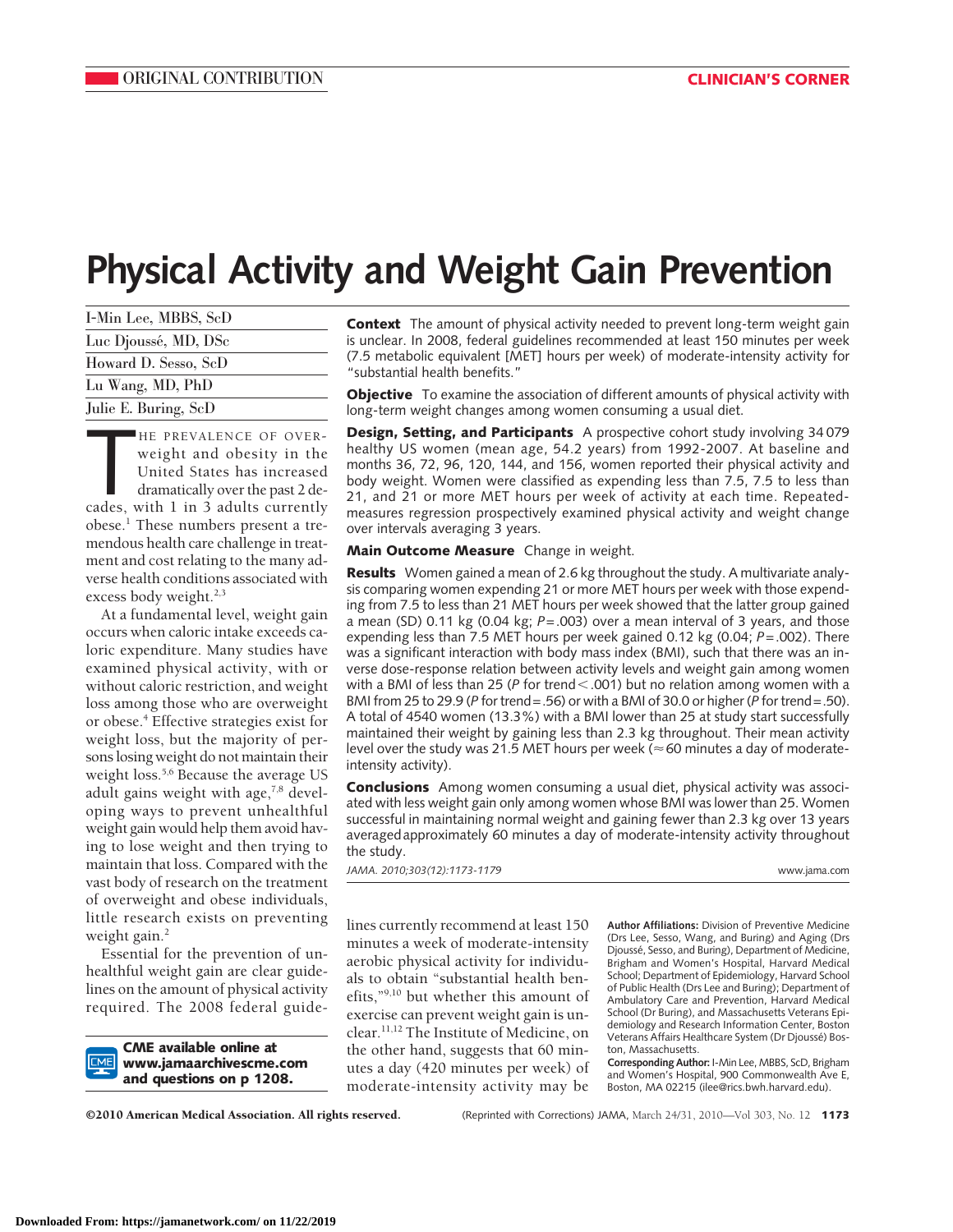needed to prevent individuals from becoming either overweight or obese,<sup>13</sup> but the basis for this recommendation also has been questioned.12 Clarifying these divergent recommendations is important because many people may be more likely to engage in 150 minutes per week of exercise than in 420 minutes per week, an almost 3-fold difference.

We therefore examined weight changes associated with different physical activity levels in a large cohort of women who were followed up for 13 years.

## **METHODS**

#### **Study Participants**

This prospective cohort study began with the 39 876 women who participated in the Women's Health Study<sup>14-16</sup>—a 1992-2004 randomized trial testing low-dose aspirin and vitamin E for preventing cardiovascular disease and cancer—and continued after the trial ended when 33 796 women (88.0% of those alive) consented to continue in an observational follow-up study. The Women's Health Study initially enrolled women who were free of coronary heart disease, cerebrovascular disease, cancer (except nonmelanoma skin cancer), and other major chronic illnesses. Women provided written consent to participate, and the study was approved by the Brigham and Women's Hospital's institutional review board committee.

During the trial, women completed health questionnaires every 6 months during the first year and annually thereafter. During observational follow-up, they completed questionnaires annually, with cycle 1 beginning in May 2005. Reported cardiovascular disease and cancer were confirmed by checking medical records.

For this study, we excluded women developing cardiovascular disease and cancer (n=5331) prior to the end of the study (cycle 3 of observational followup) because these diseases could influence weight and we excluded women with missing physical activity or weight data at baseline (n=466), leaving 34 079 women.

#### **Assessment of Physical Activity**

On the baseline health questionnaire, women reported the average amount of time per week that they engaged in 8 groups of recreational activities over the past year: walking or hiking; jogging ( $>$ 10-minute miles); running ( $\leq$ 10minute miles); bicycling, including stationary machines; aerobic exercise, aerobic dance, or use of exercise machines; lower-intensity exercise such as yoga, stretching, or toning; tennis, squash, or racquetball; and lap swimming. They also reported their usual walking pace and number of flights of stairs climbed daily. We estimated the energy expended for each group of activities<sup>17</sup> in metabolic equivalent (MET) hours per week and summed this across all activities to estimate weekly energy expenditure.

The physical activity questionnaire was adapted from the College Alumni Health Study physical activity questionnaire, which has been extensively tested for reliability and validity, including validation against doubly labeled water (Spearman  $r = 0.67$  for recreational activities). $18$  The original questionnaire allowed open-ended listing of activities; the adapted questionnaire listed activities most commonly carried out by women. For this adapted questionnaire, in a random sample of nurses, the test-retest correlation coefficient over 2 years was 0.59.19 Questionnaire estimates, compared with 4 past-week recalls of physical activity spaced over 1 year before questionnaire administration, yielded a correlation of 0.79, and compared with activity diaries kept for 4 weeks spaced over the same year yielded a correlation of 0.62.<sup>19</sup>

Physical activity was updated at months 36, 72, and 96 during the trial, at trial conclusion, and cycle 2 of observational follow-up, referred to as the 36-, 72-, 96-, 120-, and 144-month follow-up.

We classified women into 3 groups of physical activity levels at each assessment: those who engaged in less than 7.5 MET hours per week (equivalent to <150 minutes per week of moderate-intensity physical activity), the minimum recommended by the fed-

eral government,<sup>20</sup> American College of Sports Medicine, and American Heart Association<sup>9</sup>; 7.5 to less than 21 MET hours per week; and 21 or more MET hours per week (equivalent to  $\geq 420$ minutes per week of moderate-intensity activity), the Institute of Medicine recommendation.<sup>13</sup>

### **Assessment of Body Weight and Other Variables**

Women reported their body weight at baseline and regularly during followup. For the present study, we used baseline and 36-, 72-, 96-, 120-, and 156 month follow-up weights. Among nurses, self-reported weight is highly correlated (*r*=0.96) with directly measured weight.<sup>21</sup>

Women also reported information on potential confounders of the association between physical activity and weight change: race (self-declared), educational attainment, height, smoking status, menopausal status, postmenopausal hormone use, diabetes, hypertension, alcohol intake, and diet measured by a 131-item food frequency questionnaire.<sup>22</sup>

#### **Statistical Analyses**

We first compared characteristics among the 3 physical activity groups at baseline and examined physical activity and weight trends during the study.

Next, we examined prospective changes in body weight, according to the 3 activity groups, with physical activity updated over time and using repeated measures linear regression to account for the correlation of within-woman repeated observations.<sup>23</sup> For example, physical activity at baseline was related to weight change from baseline to 36 months, physical activity at 36 months was related to weight change from 36 to 72 months, etc. Initial models adjusted for age, baseline weight, height, and time interval between weight assessments (all continuous variables). Fully adjusted models additionally considered race (white, nonwhite); educational attainment  $(\leq$ 2-year associate's degree, 3-year associate's degree, bachelor's degree, master's degree); smoking status

#### **1174** JAMA, March 24/31, 2010—Vol 303, No. 12 (Reprinted with Corrections) ©2010 American Medical Association. All rights reserved.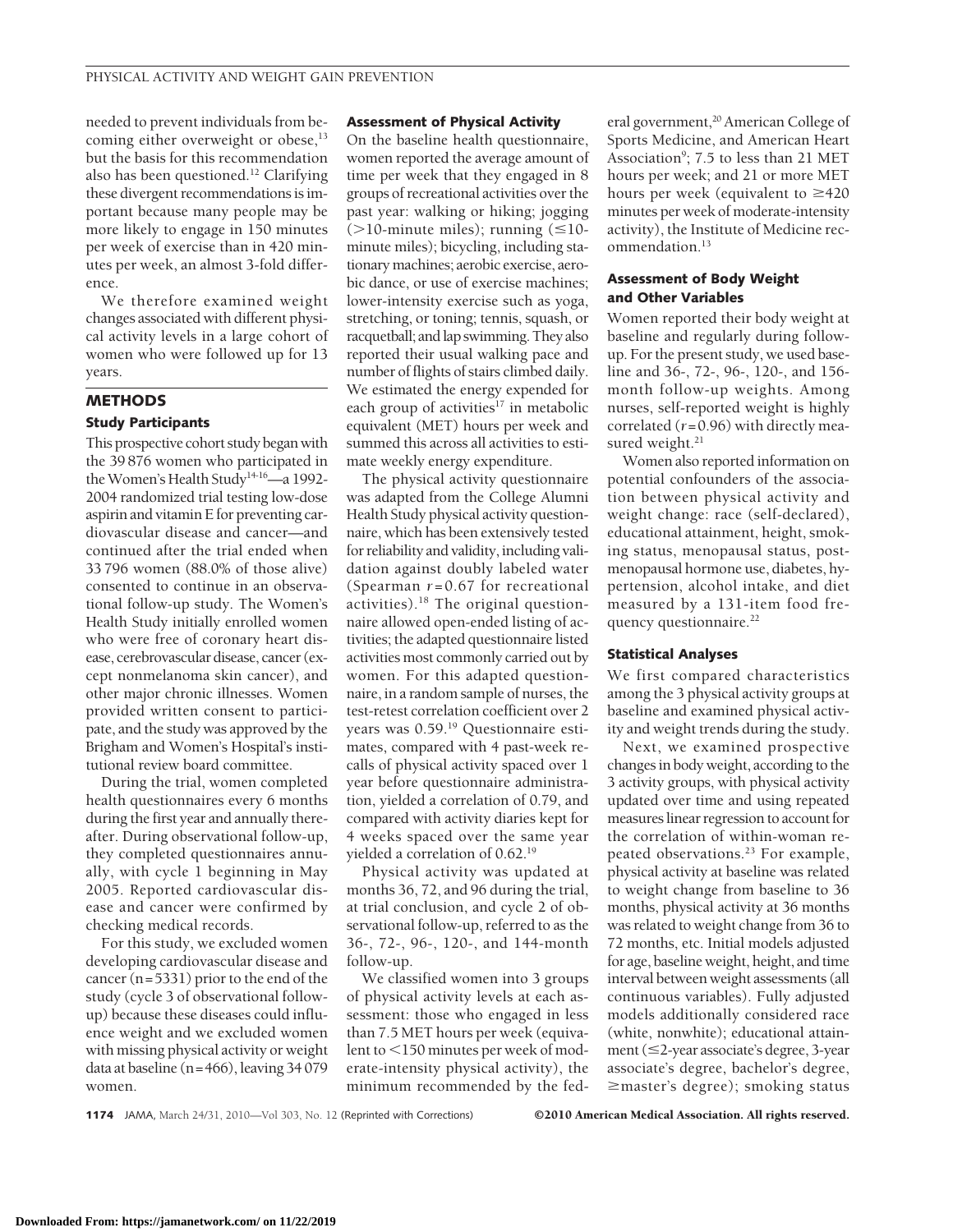(never, past, current); menopausal status (premenopausal, postmenopausal, uncertain); postmenopausal hormone therapy (never, past, current); diagnosis of diabetes (no, yes); diagnosis of hypertension (no, yes); alcohol intake (never, 1-3 servings per month, 1-4 servings per week,  $\geq$ 5 servings per week); and quintiles of intakes of total energy, saturated fat, fruits, and vegetables. We also examined changes in body mass index (BMI), calculated as weight in kilograms divided by height in meters squared. Because the findings were very similar (mean height was identical across groups), we present only the findings for weight, a more interpretable measure. We examined interactions between physical activity and age  $(<$  55, 55-64,  $\geq$ 65 years), BMI (normal weight, BMI<25; overweight, 25-<30; obese,  $\geq$ 30), and smoking and menopausal status with respect to weight change.

In parallel analyses, we examined prospectively the odd ratios (ORs) and 95% confidence intervals (CIs) for meaningful weight gain, defined as at least 2.3 kg ( $\geq$ 5 lb),<sup>24</sup> in the interval between physical activity and weight assessments, according to the 3 physical activity groups and using repeated measures logistic regression. Post hoc power calculations using  $\alpha$  = .05 and a 2-sided test showed more than 99% power to detect a trend across groups, with an OR of 1.11 comparing extreme groups.

Statistical analyses were conducted using SAS release 9.1.3 (SAS Institute Inc, Cary, North Carolina).

## **RESULTS**

The mean age of women at baseline was 54.2 years. This was similar across physical activity groups (**TABLE 1**). Body mass index was inversely related to activity level, as was weight, while mean height was identical across groups. Race was similarly distributed across groups, as was the proportion of postmenopausal women. More active women were more likely to have had postgraduate education and use postmenopausal hormones; they also had healthier risk factor and medical history profiles.

The mean follow-up from baseline to month 156 was 13.1 years. At baseline, 49.5% of women expended less than 7.5 MET hours per week on physical activity; 28.8%, 7.5 to less than 21 MET hours per week; and 21.7%, 21 or more MET hours per week (**FIGURE 1**). The proportion of women in the least active category declined over time,

while the proportion in the most active category increased, so that at 144 months, when physical activity was last assessed, 34.2% expended less than 7.5 MET hours per week and 35.5% expended 21 or more MET hours per week. In part, this likely reflected the fact that women who continued in the observational component (120 to 156

| <b>Table 1.</b> Baseline Characteristics of Women by Physical Activity Level, Women's Health Study <sup>a</sup> |                                                    |                               |                           |  |  |
|-----------------------------------------------------------------------------------------------------------------|----------------------------------------------------|-------------------------------|---------------------------|--|--|
|                                                                                                                 | Physical Activity, MET Hours per Week <sup>b</sup> |                               |                           |  |  |
| Characteristics                                                                                                 | < 7.5<br>$(n = 16856)$                             | 7.5 to $<$ 21<br>$(n = 9819)$ | $\geq$ 21<br>$(n = 7404)$ |  |  |
| Age, mean (SD), y                                                                                               | 54.1(6.8)                                          | 54.3 (6.9)                    | 54.2 (6.9)                |  |  |
| BMI, mean (SD)                                                                                                  | 26.9(5.5)                                          | 25.5(4.5)                     | 24.5(4.1)                 |  |  |
| Weight, mean (SD), kg                                                                                           | 72.7 (15.7)                                        | 68.8 (13.0)                   | 66.2 (12.0)               |  |  |
| Height, mean (SD), cm                                                                                           | 164.1(6.3)                                         | 164.1 (6.2)                   | 164.1 (6.3)               |  |  |
| White race, No. (%)                                                                                             | 15769 (94.3)                                       | 9308 (95.5)                   | 6950 (94.5)               |  |  |
| Postgraduate education, No. (%)                                                                                 | 2875 (17.4)                                        | 2088 (21.6)                   | 1755 (24.1)               |  |  |
| Postmenopausal, No. (%)                                                                                         | 8746 (52.0)                                        | 5147 (52.5)                   | 3869 (52.4)               |  |  |
| Postmenopausal hormone<br>therapy use, No. (%)                                                                  | 6630 (39.4)                                        | 4077 (41.6)                   | 3181 (43.1)               |  |  |
| Current smoking, No. (%)                                                                                        | 2622 (15.6)                                        | 953(9.7)                      | 611(8.3)                  |  |  |
| Any alcohol intake, No. (%)                                                                                     | 8508 (50.5)                                        | 5660 (57.7)                   | 4618 (62.4)               |  |  |
| Energy intake, mean (SD), kcal/d                                                                                | 1708 (542)                                         | 1739 (521)                    | 1755 (537)                |  |  |
| Saturated fat, mean (SD), g/d                                                                                   | 20.6(4.8)                                          | 19.2(4.6)                     | 18.1(4.8)                 |  |  |
| Fruits and vegetables, mean<br>(SD), servings/d                                                                 | 5.5(3.4)                                           | 6.4(3.4)                      | 7.2(4.2)                  |  |  |
| Hypertension, No. (%)                                                                                           | 4553 (27.0)                                        | 2289 (23.3)                   | 1494 (20.2)               |  |  |
| Diabetes mellitus, No. (%)                                                                                      | 397 (2.4)                                          | 212(2.2)                      | 93(1.3)                   |  |  |

Abbreviations: BMI, body mass index, which is calculated as weight in kilograms divided by height in meters squared;

MET, metabolic equivalent.<br>a Except for physical activity, weight, and BMI, data for other characteristics were not provided by all women<br>b An expenditure of 7.5 MET hours per week is equivalent to 150 minutes per week of activity, the minimum recommended by the federal government<sup>20</sup>; 21 MET hours per week is equivalent to 60 minutes per day (420 min/wk) of moderate-intensity physical activity, recommended by the Institute of Medicine.

**Figure 1.** Physical Activity Levels Throughout Women's Health Study



MET indicates metabolic equivalent. The number of women who provided physical activity information varied during the study

©2010 American Medical Association. All rights reserved. (Reprinted with Corrections) JAMA, March 24/31, 2010—Vol 303, No. 12 **1175**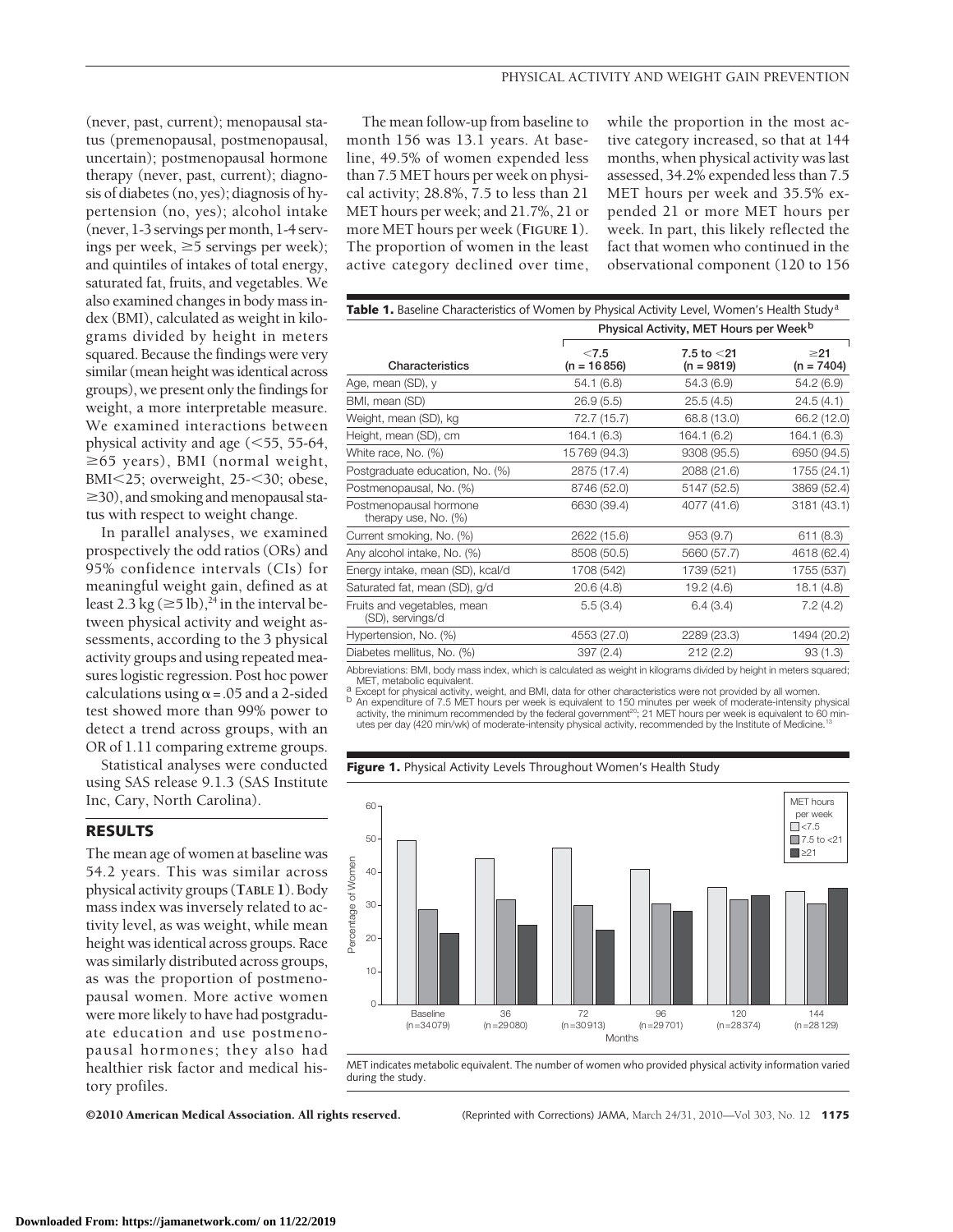months) were a somewhat healthier subgroup.

As expected, women gained weight over time. At baseline, the mean weight was 70.2 kg; at the end of the study, 72.8 kg. **FIGURE 2** shows the trajectory of weight gain over time by baseline physical activity levels. When classified by this single measure of physical

activity, all 3 groups showed similar weight gain patterns over time.

We next examined prospective changes in weight, according to physical activity level and allowing physical activity to be updated over time. The mean (SD) interval during which weight change was assessed was 2.88 (0.41) years. Compared with women

**Figure 2.** Mean Weight, According to Baseline Physical Activity Levels Throughout Study, Women's Health Study



MET indicates metabolic equivalent. Error bars indicate 95% confidence intervals. Except for baseline, numbers of women by follow-up month do not sum to those in Figure 1 because of missing data.

expending 21 or more MET hours per week, those expending 7.5 to less than 21 MET hours per week gained 0.11 kg (0.04 kg) in a fully adjusted model (**TABLE 2**), whereas those expending less than 7.5 MET hours per week gained 0.12 kg (0.04). The difference in weight gain between these 2 groups—0.11 vs 0.12 kg—was not statistically significant (*P*=.77).

We investigated whether the association between physical activity and weight change was modified by age, BMI, smoking status, or menopausal status and found significant interactions with age, BMI (both  $P < .001$ ), and menopausal status (*P* =.04; Table 2). The trend of increasing weight gain with lower levels of activity appeared only among women younger than 65 years and among women with BMI lower than 25, and the magnitude of gain was larger in least active premenopausal women than postmenopausal women.

We then prospectively examined the likelihood of gaining 2.3 kg or more over a mean interval of 2.88 years

|                                            |                  | Physical Activity, MET Hours per Week |               |               |                      |                            |
|--------------------------------------------|------------------|---------------------------------------|---------------|---------------|----------------------|----------------------------|
| Group                                      | No. of<br>Womenb | < 7.5                                 | 7.5 to $<$ 21 | $\geq$ 21     | P Value for<br>Trend | P Value for<br>Interaction |
| All women<br>Analytical model <sup>c</sup> |                  |                                       |               |               |                      |                            |
|                                            |                  | 0.15(0.04)                            | 0.12(0.04)    | 0 [Reference] | < .001               |                            |
| 2                                          |                  | 0.12(0.04)                            | 0.11(0.04)    | 0 [Reference] | < .001               |                            |
| Age, y                                     |                  |                                       |               |               |                      |                            |
| $<$ 55                                     | 21 3 6 3         | 0.12(0.08)                            | 0.02(0.08)    | 0 [Reference] | < .001               |                            |
| 55-64                                      | 9699             | 0.24(0.06)                            | 0.19(0.06)    | 0 [Reference] | < .001               | < .001                     |
| $\geq 65$                                  | 3017             | $-0.09(0.07)$                         | 0.07(0.07)    | 0 [Reference] | .13                  |                            |
| <b>BMI</b>                                 |                  |                                       |               |               |                      |                            |
| $<$ 25.0                                   | 17475            | 0.21(0.04)                            | 0.14(0.04)    | 0 [Reference] | < 0.001              |                            |
| 25-29.9                                    | 10516            | $-0.04(0.06)$                         | $-0.04(0.06)$ | 0 [Reference] | .56                  | < .001                     |
| $\geq$ 30.0                                | 6088             | 0.16(0.14)                            | 0.13(0.16)    | 0 [Reference] | .50                  |                            |
| Smoking status                             |                  |                                       |               |               |                      |                            |
| Never                                      | 17692            | 0.18(0.05)                            | 0.17(0.05)    | 0 [Reference] | < .001               |                            |
| Former                                     | 12169            | 0.06(0.06)                            | 0.05(0.06)    | 0 [Reference] | .04                  | .53                        |
| Current                                    | 4186             | 0.15(0.15)                            | 0.12(0.16)    | 0 [Reference] | .11                  |                            |
| Menopausal status<br>Premenopausal         | 9821             | 0.19(0.13)                            | 0.08(0.13)    | 0 [Reference] | .03                  |                            |
| Postmenopausal                             | 17762            | 0.12(0.04)                            | 0.12(0.04)    | 0 [Reference] | $< .001$ .           | .04                        |

breviation: BMI, body mass index, which is calculated as weight in kilograms divided by height in meters squared; MET, metabolic equivalent

aThe mean (SD) difference in weight in kilograms is compared with the reference group. The mean (SD) interval during which weight change was assessed was 2.88 (0.41) years.<br>See Table 1 footnote for definition of physical a b<sub>Number</sub> of women represents those in the group at baseline.

<sup>c</sup> Model 1 was adjusted for age, baseline weight, height, and time interval between weight assessments. Model 2 was additionally adjusted for race; educational attainment; smoking status; menopausal status; hormone replacement therapy use; hypertension; diabetes; alcohol consumption; and quintiles of intakes of total energy, saturated fat, and fruits and vegetables. Analyses according to subgroups of women all used estimates from model 2.

**1176** JAMA, March 24/31, 2010—Vol 303, No. 12 (Reprinted with Corrections) ©2010 American Medical Association. All rights reserved.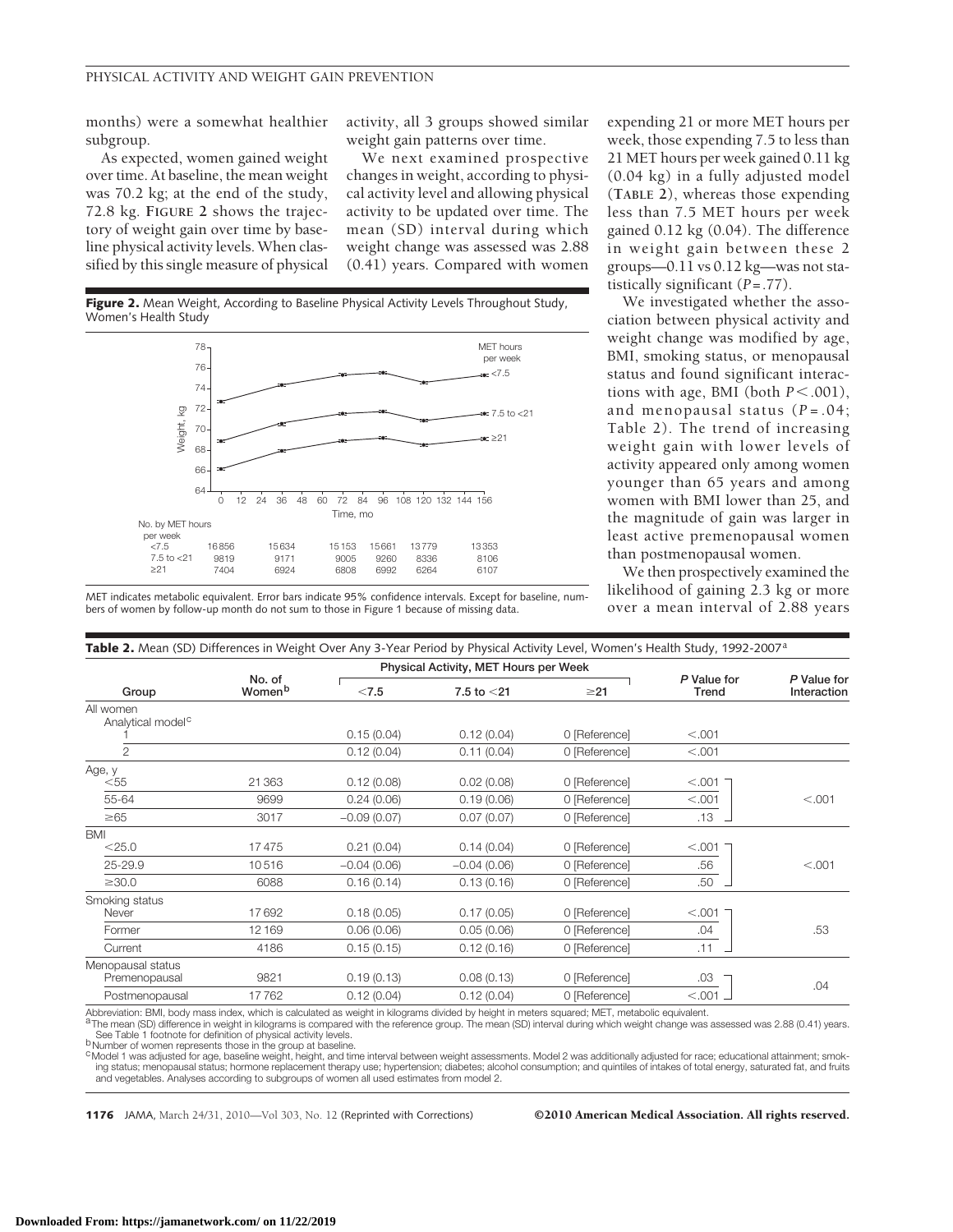(**TABLE 3**). Compared with women expending 21 or more MET hours per week, those expending 7.5 to less than 21 were 7% (95% CI, 4%-11%) and those expending less than 7.5 MET hours per week were 11% (7%-14%) more likely to gain 2.3 kg or more in a fully adjusted model. We observed a significant interaction with BMI ( $P$  < .001) but not age, smoking status, or menopausal status (all *P* > .05). Only among women with BMI less than 25 was there less likelihood of gaining 2.3 kg with higher levels of physical activity (*P* for trend  $< .001$ ); there was no relation among women with BMIs from 25 to less than 30 (*P* for trend=.13) or 30 or higher (*P* for trend=.37).

Finally, we investigated how much physical activity was carried out by women who successfully maintained normal weight. We identified 4540 women (13.3%) with normal BMI at baseline, who remained at normal BMI throughout the study while gaining less than 2.3 kg over baseline weight at any time point assessed. Their mean activity levels at baseline, 36-, 72-, 96-, 120-, and 144-month

were 17.6, 19.9, 18.9, 22.1, 24.2, and 26.1 MET hours per week, respectively, for a mean of 21.5 MET hours per week during follow-up.

## **COMMENT**

In this large cohort of middle-aged and older women who were followed up for 13 years, there was an overall weight gain over time. Compared with women who engaged in the equivalent of 420 minutes per week ( $\approx$ 60 minutes per day) of moderate-intensity physical activity, those carrying out 150 to less than 420 minutes per week of such activity, as well as those engaged in less than 150 minutes per week, gained significantly more weight with no difference in weight gain between these 2 lesser active groups. The 2 lesser active groups also were significantly more likely to gain at least 2.3 kg  $(\geq 5 \text{ lb})$  over a 3-year period than the most active group. There was an interaction of these associations with BMI, so that physical activity was inversely related to weight gain only among normal-weight women. No relation existed among

heavier women. Normal-weight women who gained less than 2.3 kg throughout the 13-year study spent the equivalent of 60 minutes per day in moderate-intensity activity—the level recommended by the Institute of Medicine for the prevention of unhealthful weight gain.<sup>13</sup>

These results highlight 2 important points for weight gain prevention. First, once overweight, it may be too late because physical activity—at least, at levels carried out by study participants was not associated with less weight gain. Second, sustaining high levels of physical activity  $(-60 \text{ minutes a day})$  is needed to successfully maintain normal BMI and prevent weight gain: women engaging at this level of physical activity at baseline only (who may not have sustained the level over the study duration) gained weight at a similar trajectory compared with women who were less active (Figure 2).

The rate of weight gain in this study—2.6 kg over 13 years—was very similar to that observed between 1992 and 2000 among nationally representative women aged 51 to 61 years. $8$  This

| Odds Ratio (95% Confidence Interval) of Weight Gain,<br>Physical Activity by MET Hours per Week <sup>b</sup> |                              |                                          |                                         |                                |                      |                            |  |
|--------------------------------------------------------------------------------------------------------------|------------------------------|------------------------------------------|-----------------------------------------|--------------------------------|----------------------|----------------------------|--|
| Group                                                                                                        | No. of<br>Women <sup>c</sup> | < 7.5                                    | 7.5 to $<$ 21                           | $\geq$ 21                      | P Value for<br>Trend | P Value for<br>Interaction |  |
| All women                                                                                                    | 34079                        | $1.11(1.07 - 1.14)$                      | $1.07(1.04 - 1.11)$                     | 1 [Reference]                  | < .001               |                            |  |
| Age, y<br>$<$ 55                                                                                             | 21363                        | $1.08(1.02 - 1.14)$                      | $1.05(0.99 - 1.11)$                     | 1 [Reference]                  | .005                 |                            |  |
| 55-64                                                                                                        | 9699                         | 1.14 (1.09-1.20)                         | $1.12(1.07 - 1.17)$                     | 1 [Reference]                  | < 0.001              | .51                        |  |
| $\geq 65$                                                                                                    | 3017                         | $1.07(1.00-1.15)$                        | $1.03(0.96 - 1.10)$                     | 1 [Reference]                  | $.054$ $\Box$        |                            |  |
| <b>BMI</b><br>$<$ 25.0<br>25-29.9                                                                            | 17475<br>10516               | $1.14(1.09-1.20)$<br>$1.04(0.99 - 1.10)$ | $1.08(1.03 - 1.13)$<br>1.01 (0.96-1.07) | 1 [Reference]<br>1 [Reference] | < 0.001<br>.13       | < 0.001                    |  |
| $\geq$ 30.0                                                                                                  | 6088                         | $1.04(0.97 - 1.12)$                      | $1.05(0.97 - 1.14)$                     | 1 [Reference]                  | .37                  |                            |  |
| Smoking status<br>Never                                                                                      | 17692                        | $1.13(1.08-1.18)$                        | $1.10(1.05 - 1.15)$                     | 1 [Reference]                  | < 0.001              |                            |  |
| Former                                                                                                       | 12169                        | $1.09(1.03 - 1.14)$                      | $1.06(1.01 - 1.11)$                     | 1 [Reference]                  | < 0.001              | .69                        |  |
| Current                                                                                                      | 4186                         | 1.07 (0.96-1.18)                         | $1.04(0.92 - 1.17)$                     | 1 [Reference]                  | .23                  |                            |  |
| Menopausal status<br>Premenopausal                                                                           | 9821                         | $1.10(1.01 - 1.21)$                      | 1.02 (0.93-1.12)                        | 1 [Reference]                  | .03                  | .50                        |  |
| Postmenopausal                                                                                               | 17762                        | $1.11(1.08-1.15)$                        | 1.08 (1.05-1.13)                        | 1 [Reference]                  | $< .001 -$           |                            |  |

**Table 3.** Odds Ratio (95% Confidence Interval) for Weight Gain of at Least 2.3 Kilograms Over Any 3-Year Period by Physical Activity Level, Women's Health Study, 1992-2007<sup>a</sup>

Abbreviation: BMI, body mass index, which is calculated as weight in kilograms divided by height in meters squared; MET, metabolic equivalent.<br><sup>a</sup> Adjusted for age; baseline weight; height; time interval between weight ass therapy; hypertension; diabetes; alcohol consumption; and quintiles of intakes of total energy, saturated fat, and fruits and vegetables. The mean (SD) interval during which weight change was assessed was 2.88 (0.41) years

b See footnote to Table 1 for definition of physical activity levels.

<sup>c</sup>Number of women in the group at baseline.

©2010 American Medical Association. All rights reserved. (Reprinted with Corrections) JAMA, March 24/31, 2010—Vol 303, No. 12 **1177**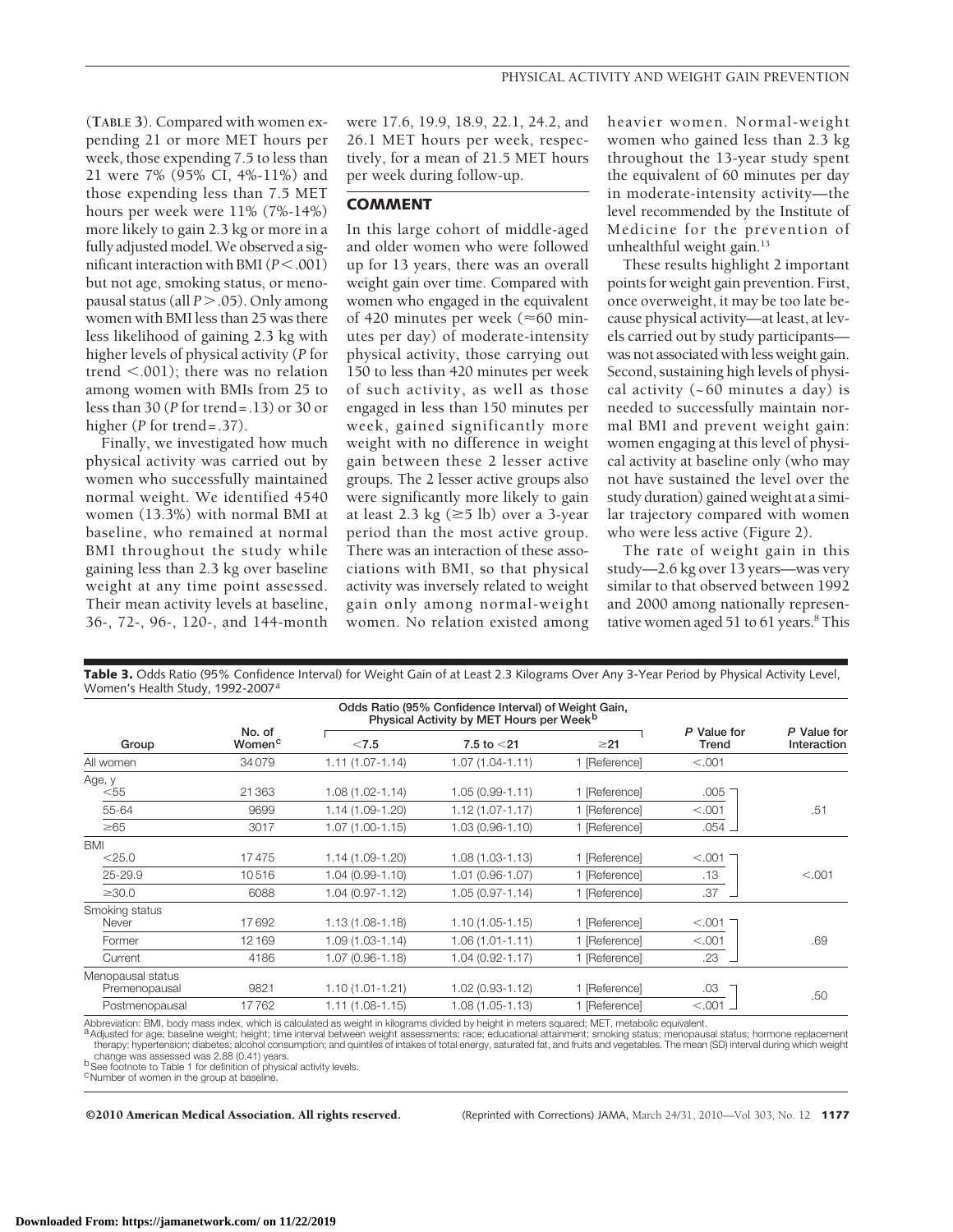seemingly small amount of weight gain is sufficient to adversely affect health.<sup>2,3</sup> Preventing weight gain is preferable to treating overweight and obesity because of the limited sustainability of weight loss.<sup>5,6</sup> For example, in a recent randomized trial of weight loss involving overweight and obese women, even with extensive counseling on diet and exercise and the provision of treadmills in participants' homes, the 8% to 10% weight loss at 6 months could not be sustained at 24 months.<sup>25</sup> In another study in which overweight and obese men and women had lost 8.5 kg, weight regain of 4.0 to 5.5 kg over 30 months occurred in all groups randomly assigned to different behavioral interventions designed to maintain weight loss.<sup>26</sup>

Because weight gain results from an imbalance between energy intake and expenditure, an important question for weight gain prevention, among individuals consuming a usual US diet, is the amount of physical activity needed. The available data are unclear, particularly for long-term weight gain prevention. Current national and international recommendations for preventing unhealthful weight gain have variously targeted between 45 and 60 minutes per day of moderate to vigorous activity but acknowledge the limited basis for this amount.<sup>10,12,13,20,27</sup> Crosssectional studies consistently indicate an inverse, dose-response relation; however, the direction of the relation is unclear with this study design (does physical activity lead to lower body weight, or is higher body weight a deterrent to activity?)10 Prospective cohort studies with follow-up of 6.5 years or longer show consistent associations between increased physical activity levels, generally assessed at 2 time points only, and less weight gain.10 It is difficult to infer the amount of physical activity carried out in these studies because studies typically analyzed physical activity as a continuous variable or grouped participants into categories of increase, decrease, or no change in physical activity.10,28 Several randomized controlled trials testing different amounts of physical activity exist for which the primary outcome was not weight but in which weight was recorded.<sup>10</sup> These trials are short term, lasting 8 to 16 months and suggest that physical activity on the order of 13 to 26 MET hours per week over this short interval results in less than 3% weight change.10,29-31 The data from our longterm observational study are congruent with this activity range.

Most of the studies discussed above have used self-reported physical activity, as did our study, which may be limited. However, studies with objective measures of physical activity and weight change are sparse. The Institute of Medicine recommendation for the amount of physical activity to maintain weight was based on data from doubly labeled water studies worldwide.<sup>13</sup> The expert panel estimated the activity level among 407 normal-weight men and women to be 60 minutes per day of moderate-intensity activity. However, not examined by the panel were the 360 overweight or obese participants in the doubly labeled water studies, in which physical activity levels were similar to or even higher than those among participants who were normal weight.12 Thus, these data, in addition to being cross-sectional, do not fully support the Institute of Medicine conclusion that 60 minutes per day of activity is needed for maintaining normal weight. Another study of 74 Pima Indians reported a negative nonsignificant correlation between physical activity, measured using doubly labeled water at baseline and weight change over 4 years; the lack of significance may be due to the small sample.<sup>32</sup>

Strengths of the present study include the large number of women who were followed up prospectively for a long period, with multiple assessments of physical activity and body weight. Women were classified according to clinically relevant groups corresponding to physical activity recommendations. We also adjusted for many variables that could potentially confound the physical activity–weight relation.

Limitations include self-reported recreational physical activity and weight. However, the physical activity questionnaire used has shown good reliability and validity, $18,19$  and physical activity in the present study has shown expected associations with chronic disease outcomes.33-35 Selfreported body weight also is highly correlated (*r*=0.96) with directly measured weight in health professionals.<sup>21</sup> We did not have detailed information on other measures of body composition nor on medications potentially affecting weight. Furthermore, participants are not representative of the US population; however, their rate of weight gain was similar to that of comparably aged women in the general population.8 Although we adjusted for baseline diet, we did not have repeated measures of diet over time. We also did not examine activity levels needed for weight management among women restricting caloric intake because our intent was to investigate women consuming a usual diet.

In conclusion, in this large prospective study of women consuming a usual diet, sustained moderate-intensity physical activity for approximately 60 minutes per day was needed to maintain normal weight and prevent weight gain. These data suggest that the 2008 federal recommendation for 150 minutes per week, while clearly sufficient to lower the risks of chronic diseases, is insufficient for weight gain prevention absent caloric restriction. Physical activity was inversely related to weight gain only among normalweight women; among heavier women, there was no relation, emphasizing the importance of controlling caloric intake for weight maintenance in this group.

**Author Contributions:** Dr Lee had full access to all of the data in the study and takes responsibility for the integrity of the data and the accuracy of the data analysis. *Study concept and design:* Lee. *Acquisition of the data:* Lee, Buring. *Analysis and interpretation of data:* Lee, Djousse´, Sesso,

Wang, Buring.

*Drafting of the manuscript:* Lee.

*Critical revision of the manuscript for important intellectual content:* Lee, Djousse´, Sesso, Wang, Buring.

**1178** JAMA, March 24/31, 2010—Vol 303, No. 12 (Reprinted with Corrections) ©2010 American Medical Association. All rights reserved.